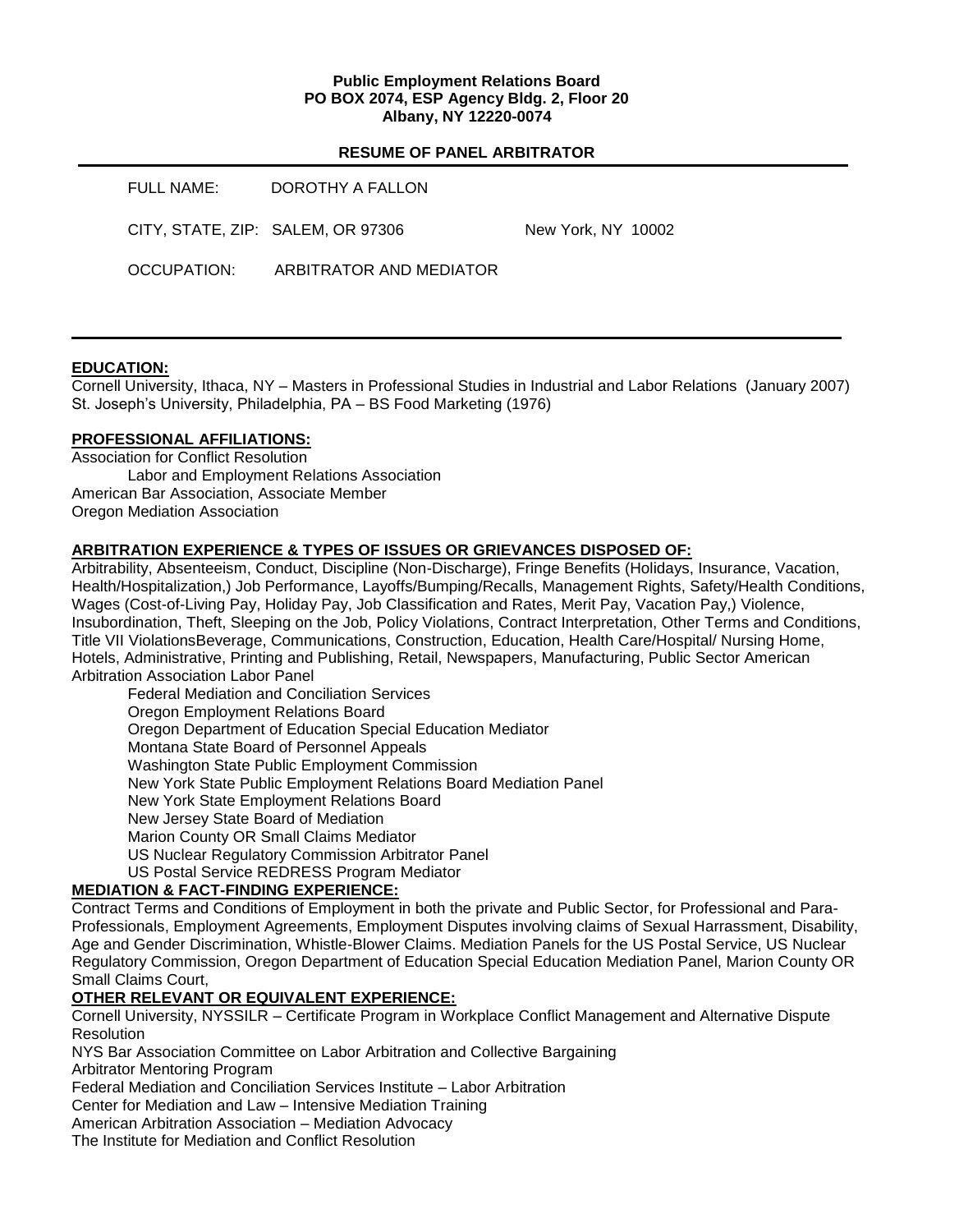# **SUBMITTED BY ARBITRATOR DOROTHY FALLON ON May 7, 2015**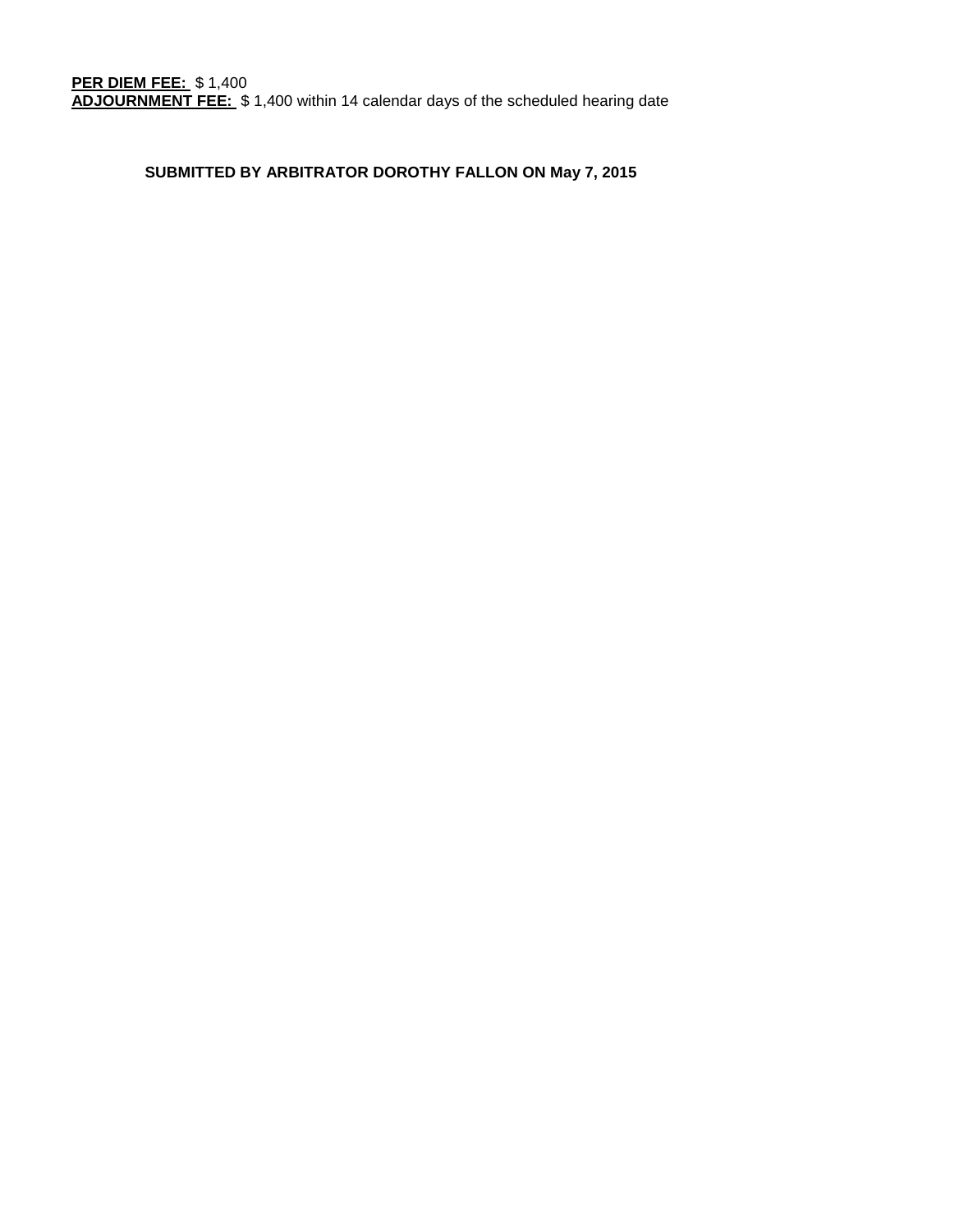#### **Public Employment Relations Board PO BOX 2074, ESP Agency Bldg. 2, Floor 20 Albany, NY 12220-0074**

# **BILLING DISCLOSURE STATEMENT**

# ARBITRATOR'S NAME: **DOROTHY A FALLON**

The following is a description of my fees and expenses:

# A) HEARING TIME.

- (1) My per diem is \$1400.00 for each day or any part thereof spent hearing a case.
- (2) If a hearing day exceeds 6 1/2 hours, I charge:

 $\Box$ a second full per diem  $\boxtimes$ a prorated per diem

 $\Box$ no additional charge  $\Box$ other (describe) :

(3) Additional comments: @\$200/HR

# B) STUDY TIME.

- (1) I charge \$ 1400.00 for each day spent in preparation of the opinion and award.
- (2) This charge  $\boxtimes$  will  $\Box$  will not be prorated for partial days devoted to such preparation.

(3) Additional comments: Pre- and Post Hearing Conferences will be billed at the rate of \$200/hour and prorated.

#### C) TRAVEL TIME AND EXPENSES.

(1) When travel time plus hearing time exceeds 1 hours in a calendar day:

 $\Box$  Not applicable (no additional charge)

|  |  | $\boxtimes$ I charge as follows (describe): 200/HR |  |  |
|--|--|----------------------------------------------------|--|--|
|--|--|----------------------------------------------------|--|--|

(2) I charge for actual, travel-related expenses incurred in connection with the case  $\boxtimes$ YES  $\Box$  NO.

Where appropriate, a mileage charge for auto travel will be billed at:

(3) When the scheduled hearing day(s) requires an overnight stay:

There is no charge, other than for lodging and subsistence.

 $\boxtimes$ I charge as follows (describe): Travel necessary on days other than scheduled hearing dates will be billed on a prorated per diem basis. (Will book fully refundable economy class fare for air or train, barring special circumstances.)

(4) Additional Comments: A final invoice will be issued with the award, or following the late cancellation or postponement of a scheduled hearing. Interim invoices may be issued after each hearing date in a multi-day hearing.